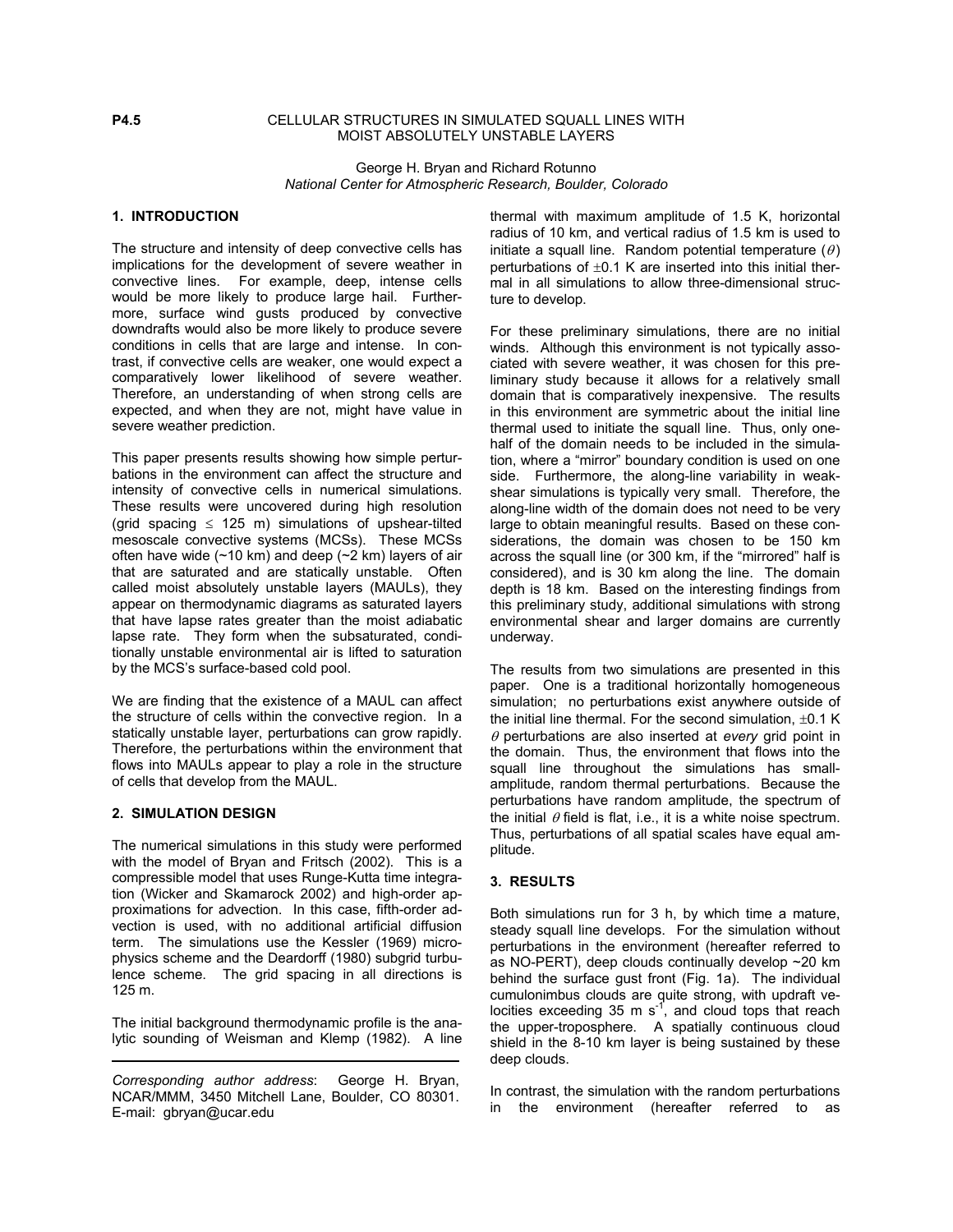

Fig. 1. Line-averaged cross sections at *t* = 3 h for (a) a simulation without perturbations, and (b) a simulation with smallamplitude random perturbations in the environment. Cloudwater mixing ratio (g  $kg^{-1}$ ) is shaded. The dashed contour is the –1 K potential temperature perturbation contour. The solid contour encloses the region in which > 50% of the air along the line is moist absolutely unstable.

WITH-PERT) has a significantly different structure (Fig 1b). The cloud tops ascend more quickly behind the gust front, with cloud top heights > 5 km only 10 km behind the gust front. Furthermore, the maximum cloud tops are only ~7 km above ground (as opposed to > 10 km in NO-PERT). There are some high clouds in the 8-10 km layer for *x* < 50 km; however, these clouds are left behind by the initial overturning, which was forced by the large initial line thermal.

Patterns of rainwater mixing ratio and vertical velocity are also significantly different (Fig. 2). The rainwater field is deeper in NO-PERT (~10 km) than in WITH-PERT (~6 km). The magnitude of rainwater mixing ratio is also much lower in WITH-PERT. Line-averaged vertical velocity patterns reveal the presence of deep, strong cells in NO-PERT (Fig. 2a), but no indication of a similar pattern in WITH-PERT (Fig. 2b). Interestingly, at this time, the vertical velocity pattern at the cold pool nose is nearly identical in the two simulations (i.e., at *x* = 88 km in NO-PERT, and *x* = 92 km in WITH-PERT). Thus, the different character of the cells in the two simulations must be due to something other than cold pool dynamics.



Fig. 2. Line-averaged cross sections at the same time as in Fig. 1, and for the same simulations. Rainwater mixing ratio  $(g \ kg^{-1})$  is shaded. The dashed contour is the  $-1$  K potential temperature perturbation contour. Vertical velocity is contoured every  $1 \text{ m s}^{-1}$ , with the zero contour excluded.

Patterns of vertical velocity (*w*) at *z* = 3 km better reveal the different character of the convective cells in the two simulations (Fig. 3). In NO-PERT, the cells are larger and more intense; maximum *w* values in this simulation are  $> 35$  m s<sup>-1</sup> in upper-levels. In contrast, the cells in WITH-PERT are smaller and less intense; maximum *w* values are less than 28 m  $s^{-1}$  in the domain. Finally, the average spacing between cells is ~3 km in NO-PERT, but is approximately the minimum resolvable scale (~750 m) in WITH-PERT.

The net effect of these differences is reflected in measures such as total rainfall and precipitation efficiency (Table 1). Total condensation is nearly identical in the two simulations, despite the differences in structure. This result is presumably due to the similar cold pools, which lift essentially the same amount of air to saturation. However, the total rainfall is much lower (by 20%). Consequently, the precipitation efficiency is 20% lower, where precipitation efficiency is defined here as the ratio of water reaching the surface compared to total condensed water. The rainfall rate in WITH-PERT is decreasing in time relative to the rainfall rate in NO-PERT. Thus, the differences in total rainfall and precipitation efficiency are expected to be greater for longer simulations.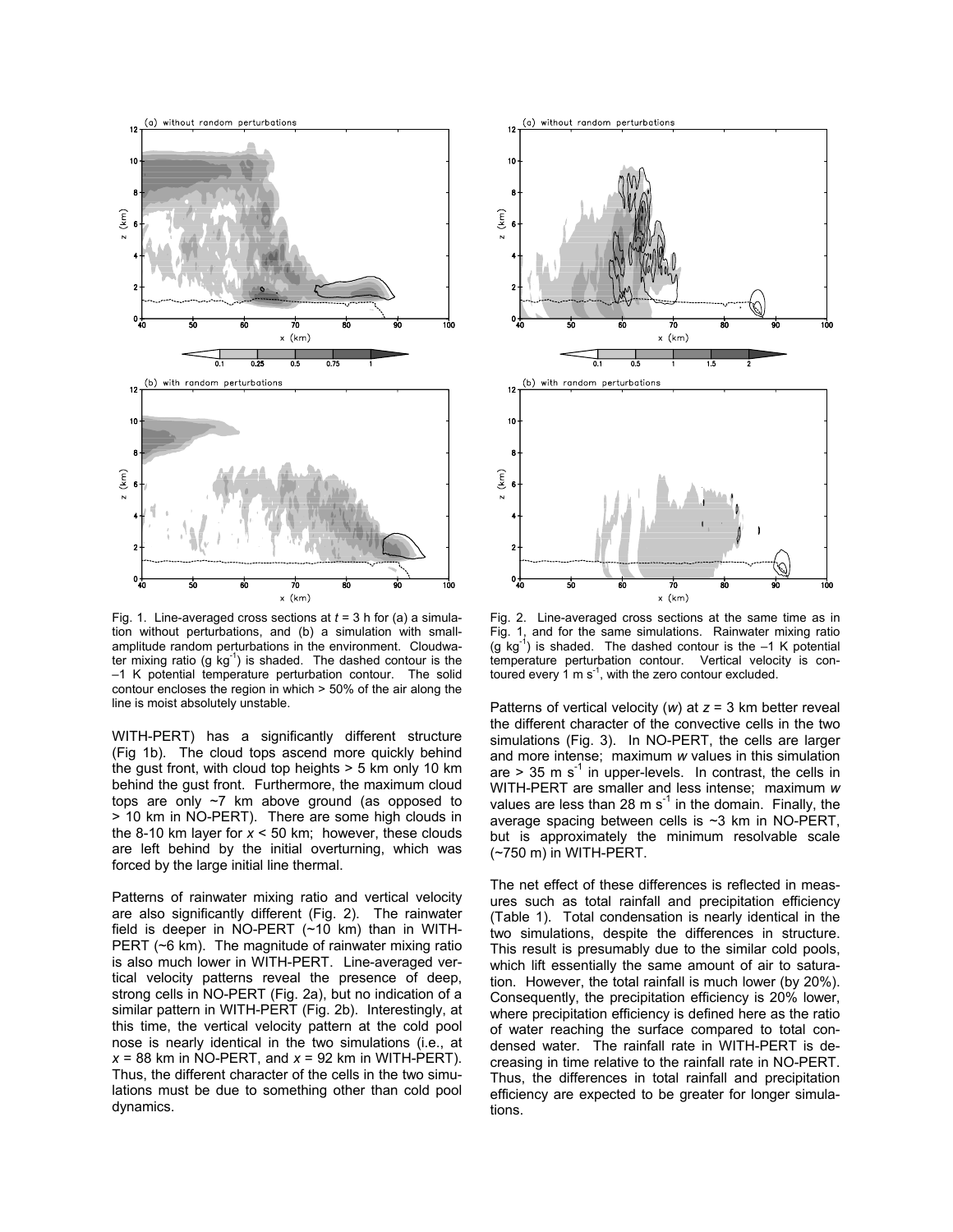

Fig. 3. Vertical velocity at *z* = 3 km and *t* = 3 h. The surface gust front is represented by the dashed contour.

### **4. INTERPRETATION**

We attribute these differences in structure to the existence of the MAUL, and to the different manner in which the MAUL is perturbed. The environmental air flowing into the squall line is initially laminar in both simulations; when the environmental air ascends over the cold pool, it saturates and becomes statically unstable. Turbulent eddies then develop and overturn the unstable layer, but the character of the turbulence in the two simulations is obviously very different. **5. CONCLUSIONS**

In simulation NO-PERT, it takes ~20-30 min for deep convective cells to develop, when considering a Lagrangian trajectory from the cold pool nose to the deep cells. In this case, the cells of  $\sim$ 3 km in scale are the fastest growing mode. The source for this 3 km spacing is clearly not the initial environment, because it has no perturbations. The lack of any preferred scale of forcing in the environment is confirmed by calculations of spectra in the environment ahead of the squall line.

This ~3 km spacing is unexpected. Theory indicates that the smallest horizontal scales should grow faster in a statically unstable layer. Hence the simulations suggest that another process is acting to perturb the MAUL at scales of ~3 km.

|--|

|                                       | Without random<br>perturbations | With random<br>perturbations |
|---------------------------------------|---------------------------------|------------------------------|
| 0-3 h condensation<br>$(x10^{10}$ kg) | 5.3                             | 5.2                          |
| 0-3 h rainfall<br>$(x10^{10}$ kg)     | 1.5                             | 12                           |
| Precipitation<br>efficiency           | 0.28                            | 0.23                         |

almost immediately after the MAUL is formed. Because the grid spacing (125 m) is much smaller than the unstable layer depth (1,500 m), this simulation contains resolved turbulent eddies at a spectrum of scales. These eddies are able to grow quickly because of the random thermal perturbations in the environment. This simulation confirms the theory that the smallest horizontal scales grow the fastest when all scales are given an equal chance to grow. That is, the environmental perturbations have a flat spectrum in wavenumber, i.e., perturbations of all spatial scales have equal amplitude. But the smallest scales emerge first, as theory suggests.

However, these small eddies do not immediately stabilize the MAUL; they have short lifetimes, and act only locally. When eddies on the scale of the MAUL depth finally become intense, they overturn the entire MAUL and stabilize the layer.

Although the small eddies are not directly responsible for stabilizing the MAUL, they do play a role in the final structure. That is, the small eddies enhance entrainment and dilute the cores of the large convective cells. This process explains the main differences in the overall system structure in the two simulations. In NO-PERT, big, strong, undilute cells develop first, and small eddies form later; whereas in WITH-PERT, the small eddies form first and dilute the big cells that form later. The existence of perturbations in the environment of WITH-PERT explains why the small eddies are able to develop quickly in this simulation.

This study has identified two factors that can affect the structure of convective cells in MCSs. The first factor is the formation of deep, wide moist absolutely unstable layers (MAULs). This condition is most likely met in upshear-tilted squall lines, where the environmental flow becomes quasi-horizontal over the cold pool. The second factor is the introduction of perturbations into the MAUL from the environmental inflow. Only two environmental states were studied herein: one without perturbations; and one with a white noise spectrum, in which perturbations of all scales have equal amplitude. The results confirm the theory that, when given an equal chance, the horizontally smallest perturbations will grow the fastest.

We surmise that the runs with random perturbations are In simulation WITH-PERT, turbulent eddies emerge more representative of the actual atmosphere, which is